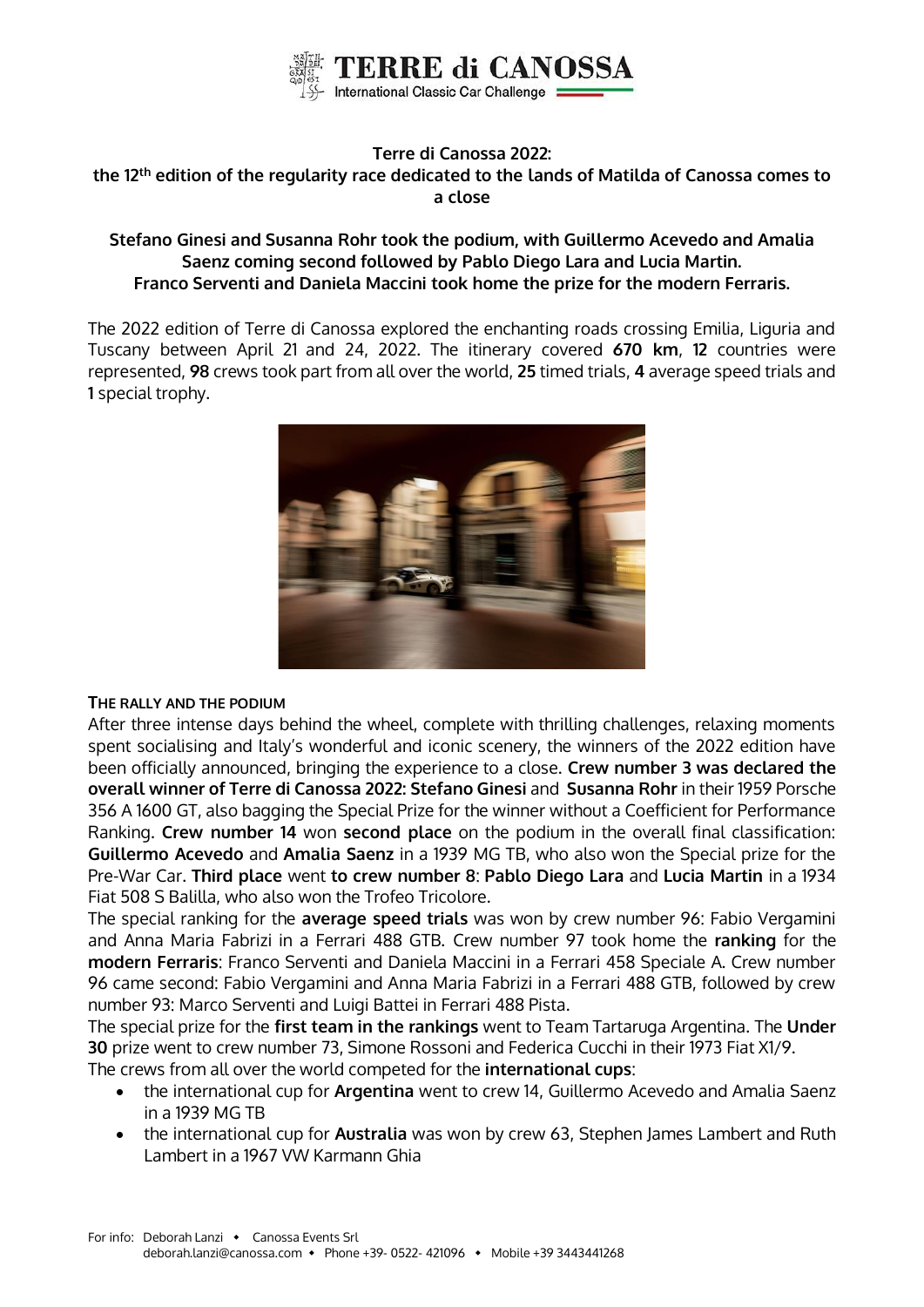

- the international cup for **Austria** was won by crew 40, Peter Brandstätter and Sabine Brandstätter in a 1958 Porsche 356 A
- The international cup for **Belgium** was won by crew number 11, Ivo Nijs and Liliane Lemmens in a 1937 Lagonda LG 45 Rapide
- The international cup for **Germany** was won by crew number 61,Thomas Herold and Marion Herold in their 1964 Porsche 356 C
- The international cup for the **Netherlands** was won by crew number 27, Cornis Filius and Maria Filius in a 1955 Fiat 1100 103 Berlina
- The international cup for **Switzerland** was won by crew number 3, Stefano Ginesi and Susanna Rohr in a 1959 Porsche 356 A 1600 GT
- the international cup for the **United Kingdom** went to crew 16, Adrian Martin and Alison Martin in a 1946 MG TC
- The international cup for the **United States** was won by crew number 21, David Atcherley and Lisa Atcherley in a 1950 Healey Silverstone
- The international cup for **Uruguay** was won by crew 29, Daniel Wild and Camila Carve in a 1955 Triumph TR2 Sports.

# **THE 2022 EDITION**

The 2022 edition of Terre di Canossa officially fired up the engines of passion again. Many crews decided to take part in this driving experience, coming from all over the world to join this very special occasion. Terre di Canossa is not just a rally. It is primarily a winning combination of fantastic cars and gentlemen drivers who come here from far afield to experience the best of what Italy has to offer, combining the adrenaline of the competition with the delights of the best food and wine, and the chance to explore the areas en route.



Once again, this year the team found the ideal balance of new ideas and welcome comebacks, resulting in a race that always feels new, yet bears the mark of Canossa's customary style. The crews were delighted to have the chance to savour some of the pleasures of past years: the customary departure from the Art Nouveau town of Salsomaggiore Terme, the gala dinner in the romantic setting of Tabiano Castle, driving through Lucca's old town centre and on the ancient city walls, the parade at the Military Arsenal in La Spezia, the Trofeo Tricolore, as well as the final lunch in the marvellous venue of Fondazione Magnani Rocca in the province of Parma.

There were also many new additions this year to surprise customers who are passionate about their cars. They included staying at Il Ciocco estate in the lush Garfagnana area for the first-time as well as stopping at colourful and picturesque Porto Venere, and the boat trip exploring the hidden beauty of the islands of Palmaria, Tino and Tinetto. This year, a top highlight was driving through the art city of Pisa, famous for the Leaning Tower and medieval Piazza dei Cavalieri. As the event drew to a close, the crews were met with a warm welcome at Quattro Castella, the heart of the Motor Valley and the lands of Queen Matilda, with musicians in traditional dress celebrating the arrival of the race.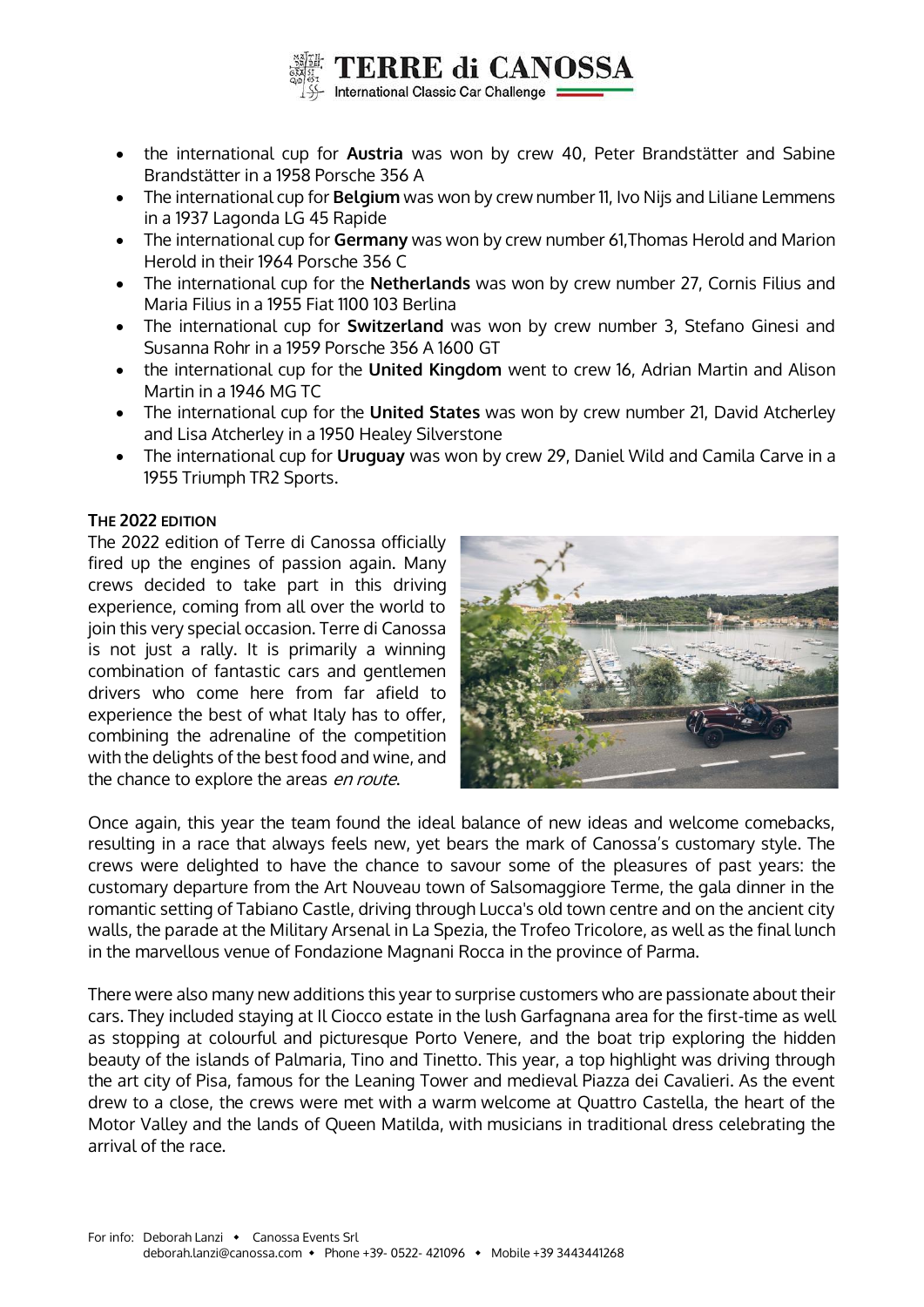

## **'GREEN' FOCUS AND CHARITY**

Environmental issues are increasingly important for the organisers, who confirmed their ecofriendly outlook for the seventh year running by once again implementing a CarbonZero protocol to completely offset the residual emissions of  $CO<sub>2</sub>$  by planting new trees in the Tuscan-Emilian Apennines. As a result, Terre di Canossa reaffirmed its status as **the only "zero emissions" event of its kind**.

This year Canossa is contributing to support humanitarian aid to the **Ukrainian people** during the terrible crisis they are facing. Hoping that this dramatic situation will resolve as soon as possible, Canossa has decided to donate the proceeds of Terre di Canossa to the people involved in the conflict.

## **TECHNOLOGY AT THE CUTTING EDGE**

The event again opted to use the Racelink platform, the first satellite monitoring solution designed for on-road motor races. Offering customers the chance to use the latest services has always been important for the organisers. Safety is another important aspect: Racelink lets the Operations Room monitor the position of the cars driven by competitors and the service vehicles at all times, drastically reducing how long it takes to intervene and safeguarding the precision of the assistance offered should the need arise. It also guarantees contact with all the competitors at all times during the rally to give them the latest information they need to compete.

During this year's edition, the participants were also able to make full use of the new Canossa App for the first time, exploring all the exclusive experiences that Canossa organises. This dedicated App gives customers access to all the events on the calendar, a selection of extraordinary roadtrips, and news from around the world of driving events. It is also possible to see a selection of event photos, create your personal profile, and update your fleet of cars.



#### **THANKS FROM TERRE DI CANOSSA**

The President and CEO of Canossa, Luigi Orlandini, thanked all those who helped to make the event such a huge success: "This was certainly the wettest of all the 12 editions, but the rain wasn't able to dampen the enthusiasm of the crews taking part and neither that of the team from Canossa. It has been a fabulous, very international edition that ran smoothly thanks to the hard work of the officers from the Traffic Police who escorted us". A special thank you to the people who have come here from all over the world to take part and enjoy this new driving

experience, as well as to all the towns and areas visited and that hosted the event. Precious as always, the race officials' support as well as the unflagging assistance of or staff.

Andrea Tagliasacchi, Mayor of Castelnuovo di Garfagnana, was pleased to welcome all the crews and the organisers: "We are particularly pleased to welcome Terre di Canossa for the prestige associated with this event, and for the honour of being selected as a destination point for the first time and not just a checkpoint, especially as this year is so special for us as it marks the  $500<sup>th</sup>$ anniversary of Ludovico Ariosto's arrival in Garfagnana as a commissioner representing the Este family's estate, the area that also brought us the "Terre di Canossa" cars and that shares four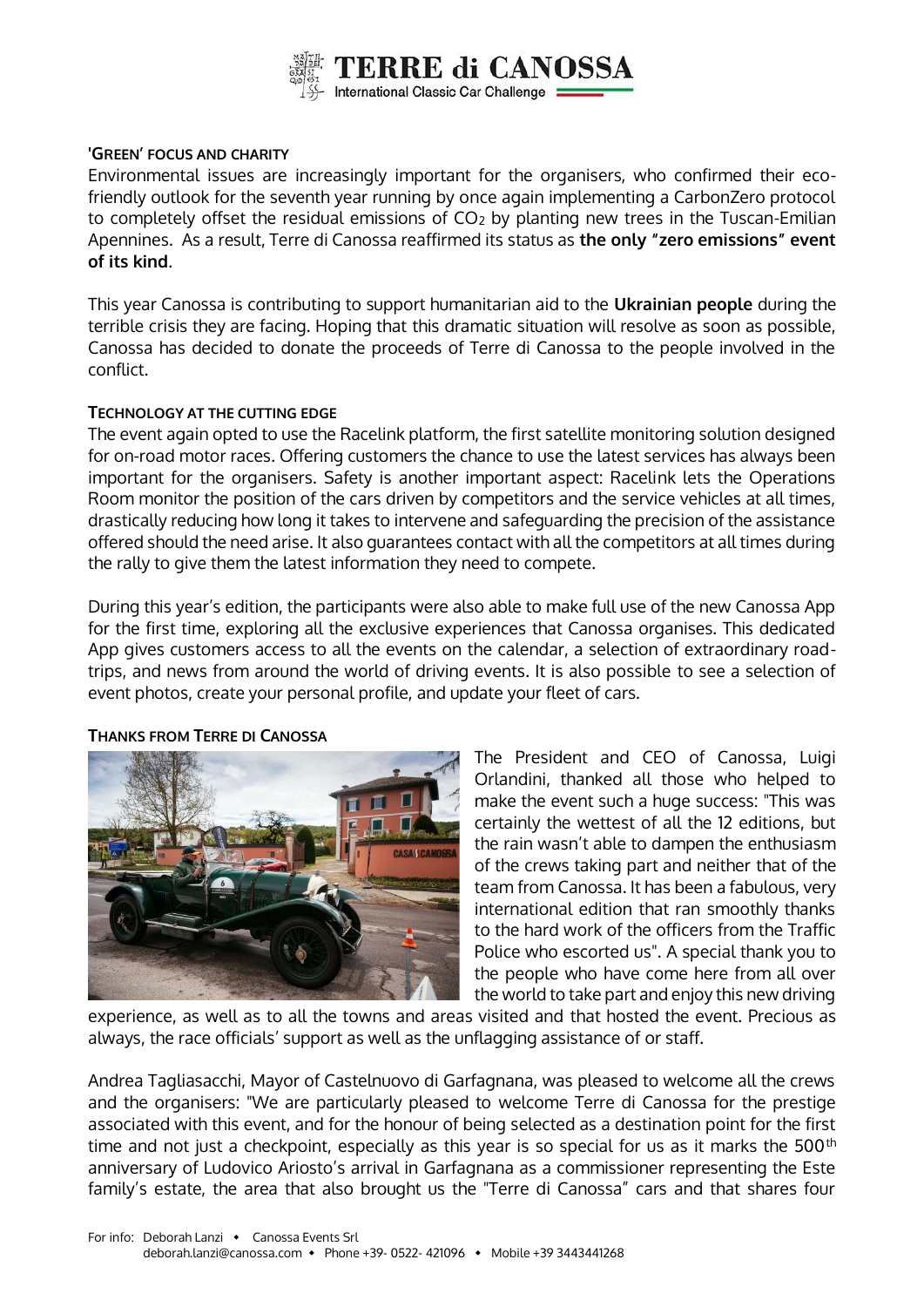

centuries of history with Garfagnana and still shares many aspects today despite the physical barrier of the Apennines".

Graziella Polacci, Deputy Mayor and Councillor for Culture and Tourism of the Municipality of Forte dei Marmi, greeted the participants, saying: "The Terre di Canossa is an event that is not just a race; it is also about passion, about exploring our country and Italy's famous tourist destinations; it is a journey accompanied by the joy of the local food and wine and the discovery of the special attractions that our town has to offer. We look forward to welcoming the crews from all over the world again this year."

Finally, Alberto Olmi, Mayor of Quattro Castella, expressed his appreciation for the race: "It is an honour to welcome this fascinating event to our area for the second year. The pictures of last year's rally are still vivid in our minds when, just as we were on the other side of the second wave of the pandemic, we were able to feel the joy of a wonderful morning spent admiring the 'beauty' of these masterpieces on four wheels. We are pleased to have the opportunity to welcome these enthusiasts and tourists from all over the world, to give them the chance to savour the strong sensations they have come to expect of our area, along with a more unexpected sample of our culture and history we have prepared for them in the square".

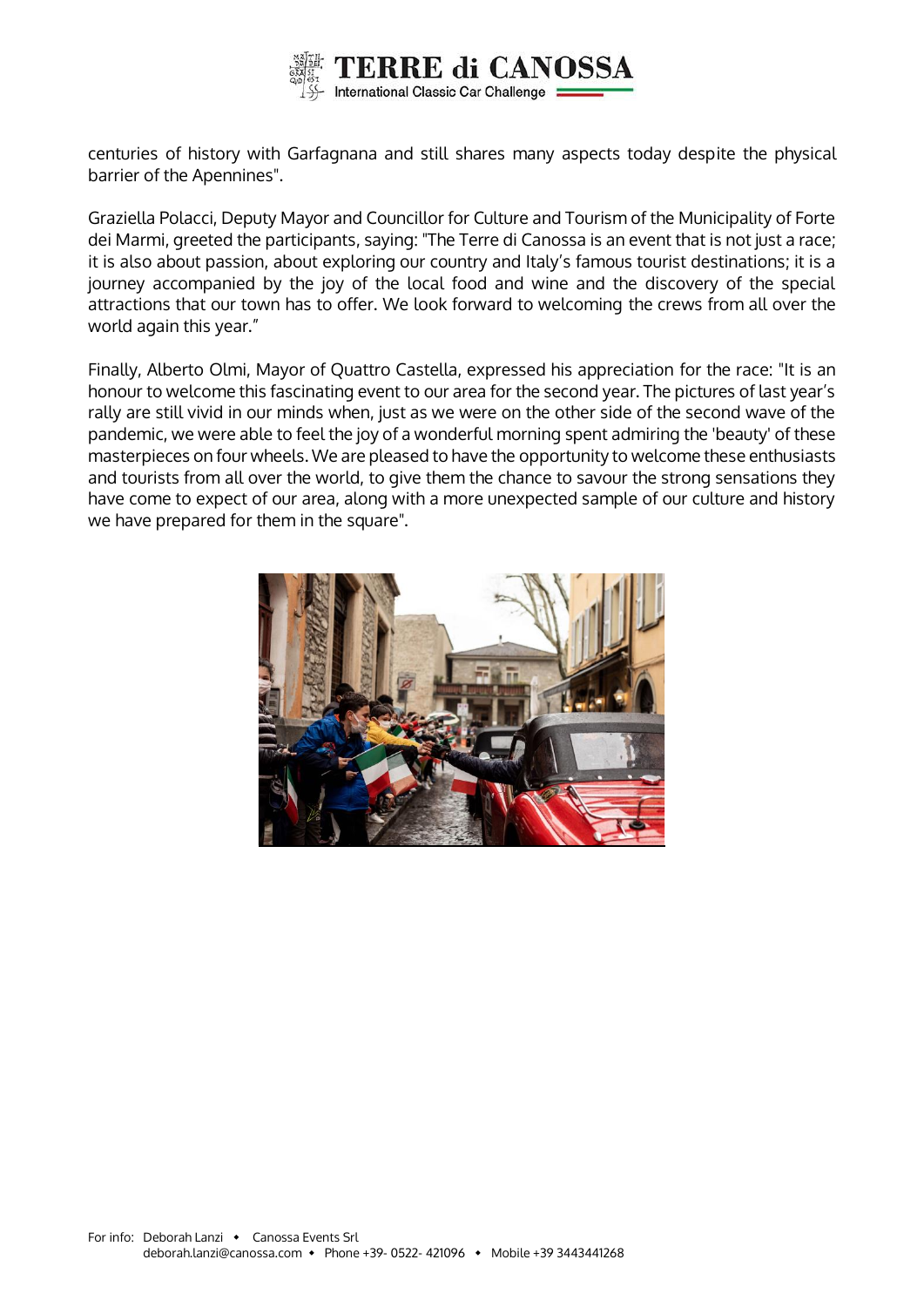

## **THE EVENT DAY-BY-DAY**

# **Day 0: Salsomaggiore Terme, the heart of Italian Art Nouveau, the Motor Valley and the Food Valley, welcomed the crews taking part in the 12th edition of the regularity race**

As per tradition, the town of Salsomaggiore Terme once again provided the ideal setting to host the departure of the crews in the Terre di Canossa, the driving experience focusing on the Terre Matildiche area. The heart of Italian Art Nouveau and at the centre of two world-famous areas of excellence: the famous Motor Valley and the Food Valley, Salsomaggiore Terme eagerly awaited the start of the regularity race in Emilia, Liguria and Tuscany.

As accreditation and scrutineering got under way at the Grand Hotel Salsomaggiore, the crews from Europe and further afield arrived to collect their race kits and line up their four-wheeled gems for the public to admire ahead of the official start.

In the evening, the competitors met in the magical setting of Tabiano Castle, built at the turn of the 1<sup>th</sup> century and considered one of the most important feudal fortresses in Emilia. While taking in this historic and evocative setting, they sampled some of the world-famous specialities from Emilia designed by Michelin chef Massimo Spigaroli for the Gala evening.

At 8.00 a.m. on Friday 22<sup>nd</sup>, the cars were already lining up in Piazza Berzieri, opposite the famous Spa building, ready to see the Italian flag wave them off as the race began at 8.30 a.m. After leaving the centre of Salsomaggiore Terme, the cars drove through the rolling hills above Parma to Borgo Val di Taro and then onto the picturesque town of Porto Venere, a UNESCO World Heritage Site together with the islands of Palmaria, Tino and Tinetto. This year, the cars once again paraded in front of the vintage yachts and submarines owned by the Italian Navy at the Naval Base at La Spezia before heading off again towards Barga in the lush Garfagnana area.

# **Day 1: From Salsomaggiore Terme to Barga**

After the presentation of the cars in the lovely setting provided by majestic Piazza Berzieri, overlooked by the famous Spa buildings, came the official announcement of the start of the 2022 Terre di Canossa.

As usual, Luigi Orlandini, President of Canossa Events, waved the crews off with the Italian flag, wishing them a safe journey. The classic four-wheeled masterpieces and the modern Ferraris took off in their exploration of the beautiful scenery in Emilia, Liguria and Tuscany.

The crews made a beeline to the hills and the Tuscan-Emilian Apennines, their sights clearly on the thrill of tackling the hairpin bends. After a short break in the charming little town of Borgo Val di Taro, the itinerary took them up to the Cento Croci Pass, where a series of challenging timed trials awaited. After driving down the other side, they reached the picturesque and colourful town of Porto Venere to enjoy its charming coastal atmosphere. After stopping for lunch, the crews were treated to a boat trip, specially organised to give them the opportunity to see the true splendour of Porto Venere, a UNESCO World Heritage Site along with the islands of Palmaria, Tino and Tinetto.

They were soon back behind the wheel, en route to La Spezia and the spectacular and exclusive checkpoint at the Maritime Military Arsenal, one of the Italian Navy's main bases and a major hub for ship maintenance. The crews drove in convoy past the "most beautiful ship in the world", the Amerigo Vespucci. After La Spezia, the next stop was the old town centre of Castelnuovo Garfagnana and then elegant Fortezza di Mont'Alfonso, a defensive structure built at the end of the 16th century as the last garrison of the Duchy of Ferrara, where an evening event in the fascinating lush Serchio Valley had been organised.

For the first time ever, the crews taking part in the 2022 edition of the Terre di Canossa stayed in the romantic town of Barga, a haven of paradise hidden away in the countryside near Lucca.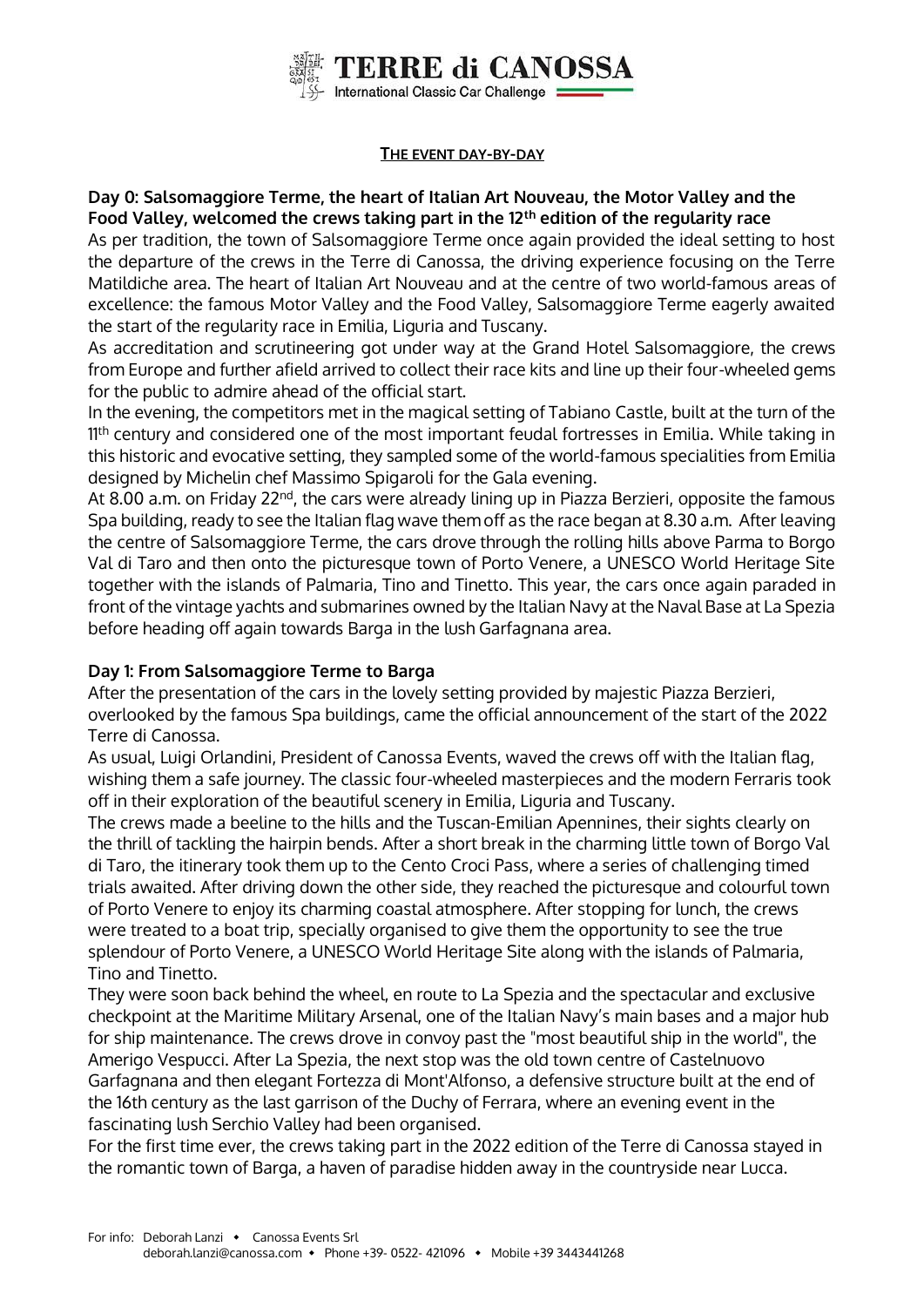

On the next day, Saturday 23rd April, the cars were scheduled to leave Barga at 9.00 am. After driving through the old town centres of the art cities of Lucca and Pisa, the next destination for the crews was to be Forte dei Marmi, the pearl of Versilia.

# **Day 2: The second leg including Lucca, Pisa, Forte dei Marmi and Barga**

The second day of the Terre di Canossa started at 9.00 a.m. with a leg dedicated to Tuscany and its wonderful art cities. The crews drove into the lush, green Garfagnana area of northern Tuscany, known for its lovely hills and mountain scenery. After exploring the luxuriant Apuan Alps and the utterly unspoilt scenery, the crews took up the challenge of the timed trials before driving into the medieval village of Gragliana.

The day continued with a drive through the picturesque streets of Lucca's old town centre, the traditional checkpoint opposite the church of San Michele, and a quick stop in Piazza Napoleone. The drive along the old city walls was as special and exciting as ever, with access granted exclusively to the crews taking part in the Terre di Canossa who were greeted by flag-wavers in medieval dress and the fast-paced rhythm of the drums. They were also met by the cheers of a large and enthusiastic crowd, who photographed the cars from all over the world showing their great passion for motoring.

The race continued through the streets of Pisa, famous for its iconic Leaning Tower. After the checkpoint on the Lungarni and Piazza dei Cavalieri, watched over by the Scuola Normale, the cars reached the coast of Versilia. The elegant coastal town of Forte dei Marmi is an international tourist destination, where the cars parked up in Piazza Marconi to the joy of the many enthusiasts who came to see the cars on display.

After a relaxing lunch at the iconic Twiga beach resort, one of the most famous in Italy, the convoy of cars set off for the 'Strada del Marmo' (Marble Road), taking the crews through narrow tunnels dug into the rock up to the most spectacular marble quarries in this part of Italy, past pure white slabs and the Apuan Alps towering into the sky. After an exciting series of trials, the day's driving finally wound down at Barga, a popular tourist town in the Serchio Valley.

The start on Sunday was scheduled for 8.45 am. The crews got ready to say goodbye to the green hills above Lucca before driving back into Emilia. After crossing the Pradarena Pass, they were to drive into Carpineti and then onto Casa Canossa for the long-awaited Trofeo Tricolore, and finally arriving at Quattro Castella, the heart of the lands that once belonged to the Great Countess Matilda of Canossa.

# **Day 3: The third leg through Tuscany and Emilia: from Barga to Quattro Castella, the heart of the Lands of Queen Matilda**

The Terre di Canossa cars set off for the third leg at 8.45 a.m. The crews said goodbye to the green hills of Garfagnana ready to drive back into Emilia, the heart of the Motor Valley and the motors famous for packing the best performance in the world. Along the route, the crews tackled one of the most interesting sections in the Tuscan-Emilian Apennines: the Pradarena Pass, linking the provinces of Lucca and Reggio Emilia. Despite the bad weather and some distinctly unseasonal snow and ice, the convoy reached Casa Canossa, the headquarters of Canossa Events, by opting for an alternative route, where the highly-awaited Trofeo Tricolore was awarded.

The crews then drove to Piazza Dante in Quattro Castella, the heart of the lands that were once the reign of Queen Matilda of Canossa, for the last time check and display of the cars to the public. As usual, the organisers of the Terre di Canossa thanked the Municipality of Quattro Castella for the warm welcome received by all the crews in the race.

Once again, the enchanting venue for this year's last stop was provided by Fondazione Magnani Rocca, the Villa dei Capolavori at Mamiano and Luigi Magnani's prestigious collection of contemporary artworks.